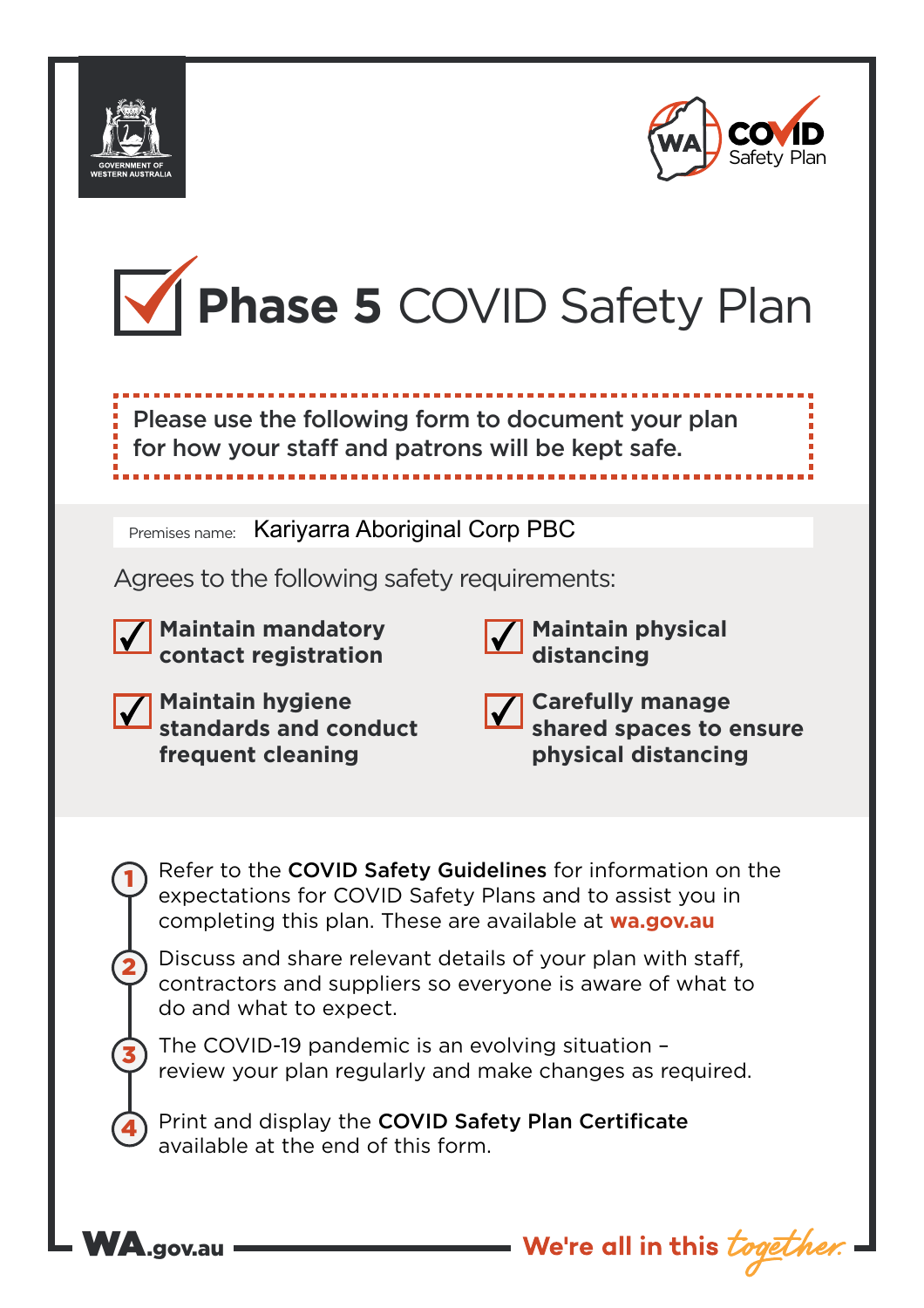| <b>Premises details</b> |                               |                  |                       |
|-------------------------|-------------------------------|------------------|-----------------------|
| Premises name:          | Kariyarra Aboriginal Corp PBC | Prepared by:     | Lisa Jenkins          |
| Type of premises:       | office building               | Position title:  | <b>Office Manager</b> |
| Street address:         | 23 Hamilton Road Sth Hedland  | Completion date: | 29/06/21              |
| Contact no:             | 044337834                     | Revision date:   | 29/09/21              |
| Email:                  | admin@kariyarra.com.au        |                  |                       |

**\*** For the sections below, please complete the form and attach additional pages or information as required.

### **1. Contact registration**

- What will be done to implement contact registration requirements?
- **Consider:** legal requirements to manage, store and dispose of contact registration records; ensuring SafeWA QR codes are easily accessible, ensuring option of hard copy register is available.

Contact Register at reception desk for all visitors;

Contact Register at conference room entrance;

Registration records to be scanned, filed under COVID 19 / 21 folder in the shared folder;

Registration hard copy records to be filed in Office Managers office under labelled folder COVID 19 / 21; and

Receptionist to ensure the contact registration is completed and is legible.

# **2. Physical distancing**

• What will be done to implement physical distancing principles?

**Consider:** physical distancing for staff and patrons; management of waiting areas etc.

Reception area floor to be marked with X to show visitors safe distance to stand;

Tape line in front of reception desk to ensure vistors are aware of the requirement to stand away from counter;

Remove chairs from front reception ;

Physical distancing signage in the reception area, ensure signage targets our Aboriginal clientele; and Receptionist to ensure these procedures are followed.

# **3. Hygiene**

# • How will you ensure required hygiene standards are maintained?

**Consider:** hygiene protocols and practices; supply of cleaning and sanitiser products etc.

Supply of sanitiser in all populated areas;

Hand wipes are available;

Disposable masks are available;

Rubbish bins are supplied in these areas;

Hygiene posters are displayed in all areas of the office; and

Encourage all staff and visitors to observe the hygiene protocols and practices.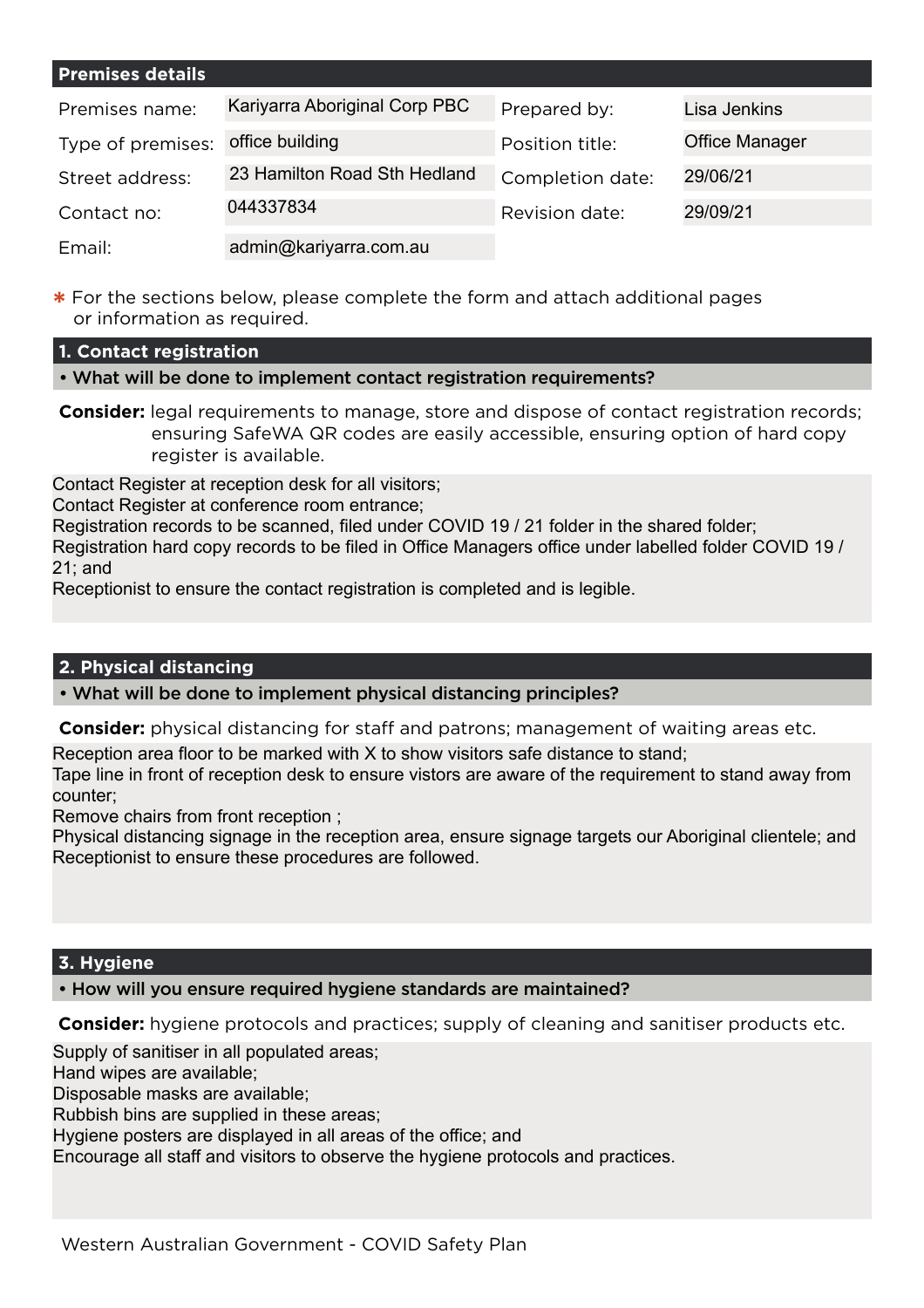#### **4. Training and education**

• How will you ensure all your workers know how to keep themselves and others safe from exposure to COVID-19?

**Consider:** staff training; records of training; additional education; signage; guidance material etc.

Discussions at Wednesday staff meetings; Signage will be kept up to date by referring to the WA GOV AU website regularly; Guidance material for staff such as COVID facts sheets will be circulated; Compile a contact list in the event of exposure; Inform WA Local public health authorities, Hospital and WA Police; and Engage COVID cleaning specialists as required.

#### **5. Compliance**

• I am aware that in addition to the legal obligations arising from the Emergency Management Act 2005 and the Directions made under that Act, I must continue to comply with relevant existing legislation and regulations, including WorkSafe legislation.

| $C$ . | וזו |  |
|-------|-----|--|
|       |     |  |

#### **Comments:**

The Corporation takes COVID compliance seriously as our clientele are inm the High Risk category and all efforts will be made to ensure that any exposure is kept to an absolute minimum including travel to Mugarinya Aboriginal Community as well as individual homes in Port and South Hedland.

#### **6. Response planning**

• How will you respond to an exposure or suspected exposure to COVID-19 within your premises?

**Consider:** records of patrons; cleaning procedures; referrals to relevant authorities; regular review of procedures etc.

Contact people that have completed the Contact Register plus their immediate family members; Contact the relevant authorities - WA Local public health authorities, WA Police, hospital, doctors; Immediately COVID cleaning specialists;

Contact Directors - request for all immediate family members to be contacted;

Signage to advise of office closure until cleaned and quaratine is completed and is safe to return to work; and

Review the situation and outcome of procedures that were followed, update if required to make changes to current procedures.